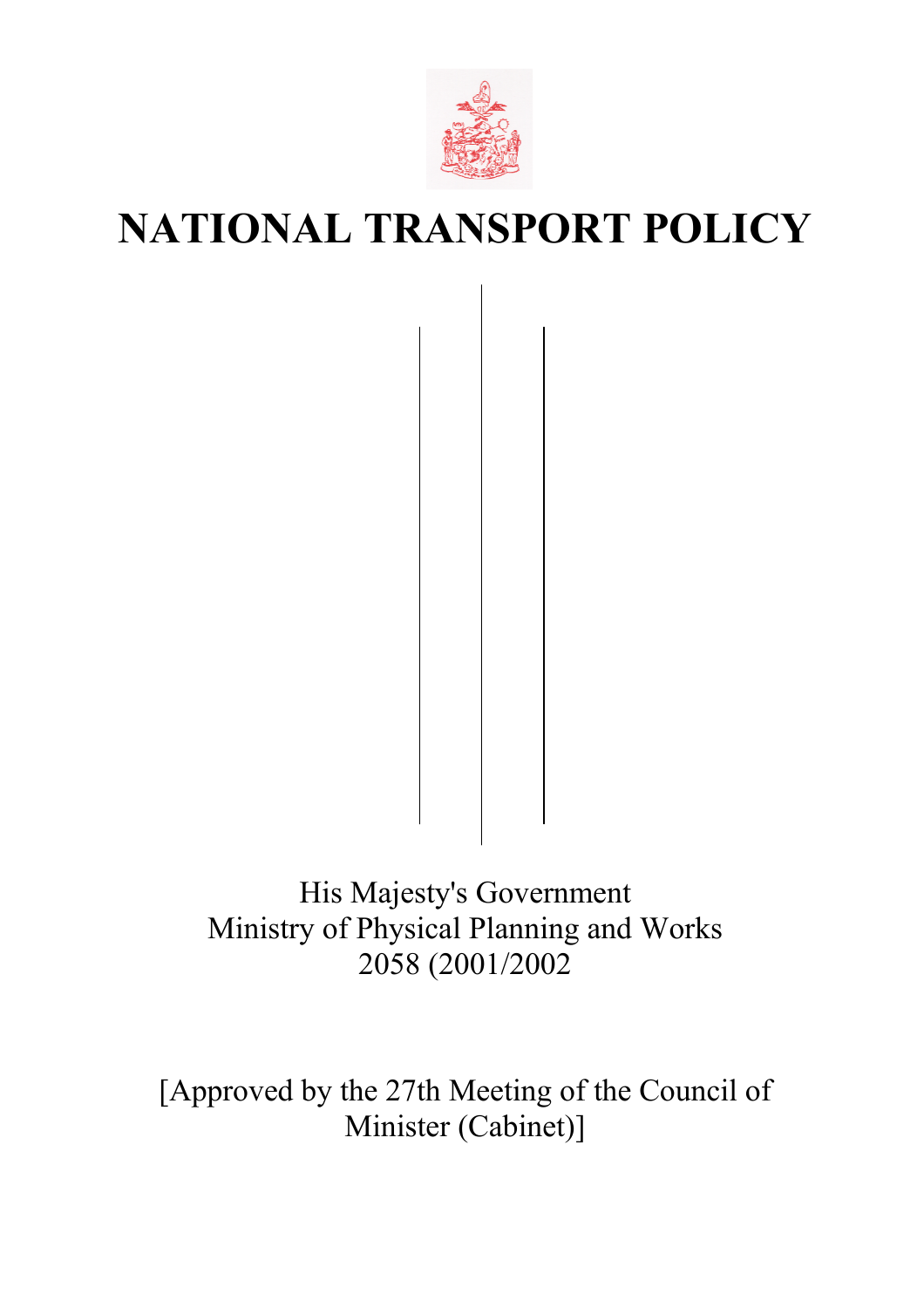## **1. Back Ground:**

In the last four decades total of 15308 Kms. roads have been constructed in Nepal. Out of those there are 4522 Kms. Black toped surfaced, 3646 Kms. graveled and 7141 Kms. roads are muddy. In the same period 44 airports have also been constructed. Out of 75 districts of the Kingdom the headquarters or districts are connected with road. As the development of railways, water ways and rope ways is negligible and the feasibility of its expansion in a mentionable manner has been also found negligible it has been found that we have to depend in the road and air transportation mainly for the social and economic development of Nepal. After the restoration of democracy the demand and activeness of the people are increased. Only in this decade some 6000 Kms. of all kinds of road have been constructed.

The present average road density in Nepal equals 10.8 Kms/100 sq kms. This figure beaks down by geographical division to 27 kms/100 kms in the Terai, 8 kms/100 sq km in the Hills and-2 kms/100 sq kms in the Mountain Regions. In terms of density-per population, this translates as an average across the Country of 1,208 persons/km with densities of 600 persons/km in the Terai and 1,500 persons/kms in the Hills. These densities are very low in comparison with other countries. In the present situation by expanding the road transportation infrastructure to increase the road networking density of roads, reasonable upgrading of road networking and repairing and maintaining it, complete the under construction roads as well as to r each the roads access up to the headquarters of all 75 districts are seen as a clear challenges of the moment.

To meet these challenges to adopt the flexible and liberal policy in the development and expansion of road network is existing on one hand and by reason of our weak economic condition, technical capacity and geophysical structure of the country that has not been realizing as awaited on the other. While talking about the level of road it has to be considered on the basis of harmony with pitched and standard road population physical and geographical as well as economic - feasibility, where as it is -necessary to conduct less expensive programs with the local participation to help the economic and social like programs what are targeted to increase the agricultural production and element poverty in rural level. To grow economic activities in remote areas by promoting tourism activities and making the present air transport effective it seems to be practicable to carry relief by expanding air transport network in those sectors or districts. It is being felt the necessity to put forward the project roads and airports which give long lasting effect in the economy by attracting the foreign and non government investment with the participation of governmental, foreign and private sectors.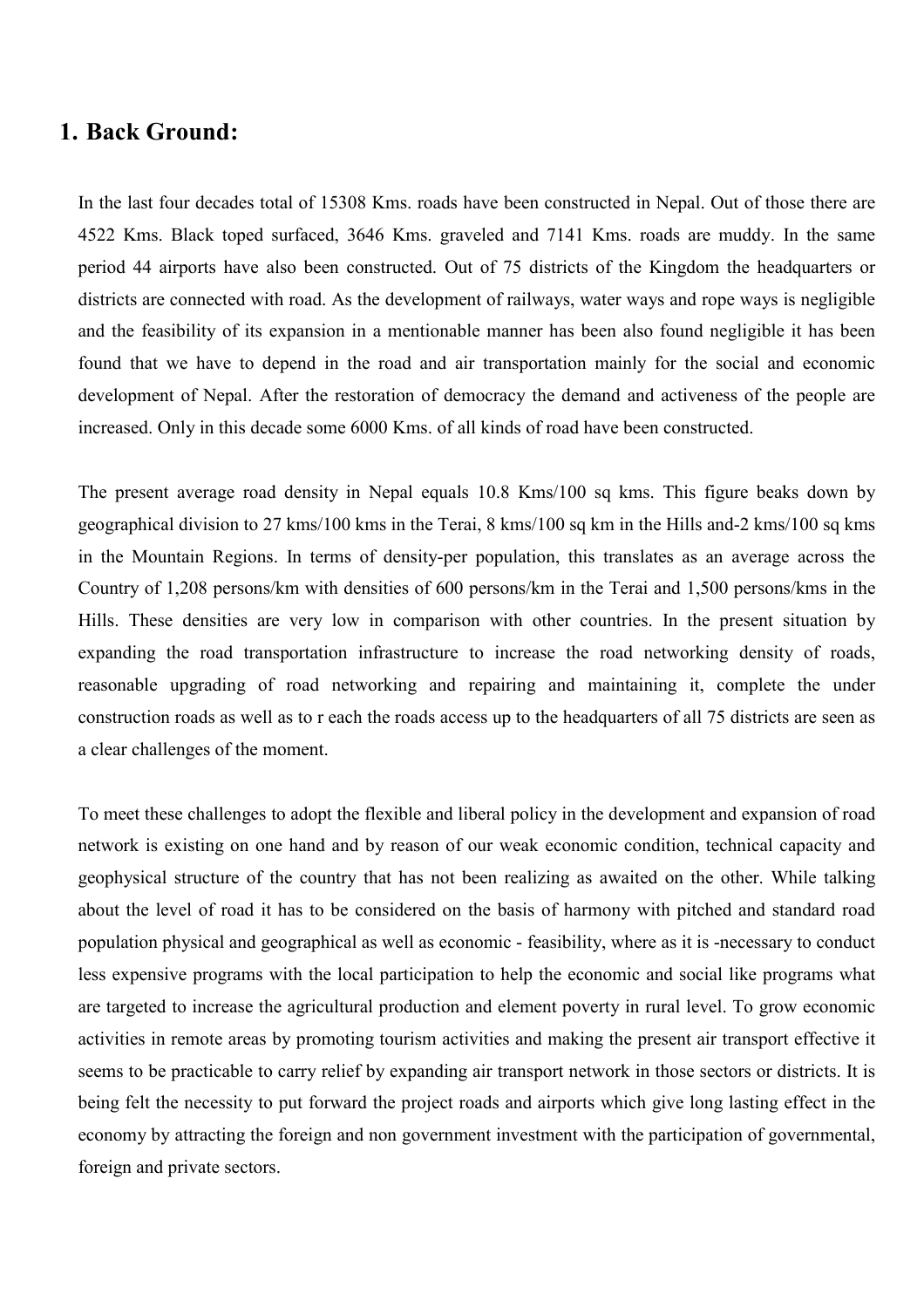In the urban areas it is required to manage the transport infrastructure and means in compliance with the environments It is necessary to develop self-reliant by i sting the income to be raised by the consumers of road improvement of the said sectors. Taking in mind the development of transportation and business occurred in the boarder areas or its vicinity the neighboring countries of north and south of Nepal it has to manage the transport infrastructure and means.

## **2. Preamble:**

Following the efforts of last four decades of Nepal it can be realized that the work of the first phase to develop the minimum transport infrastructure has nearly been completed. In enkring into the second phase henceforth it has to take into consideration various new prospectus. It is our ambition to develop the transport system capable to establish the country as a dynamic and pros porous country of  $21<sup>st</sup>$  century capable to bear the appropriate increasing urbanization appropriate with the geophysical condition of the country.

As it is expedient to provide transport facility in the remote and backward region as soon as possible from the minimum source, make the existing transport infrastructure organized and reliable and develop the transport system compatible from the view of environment in the urban and rural areas by developing the transport system of international standard of foreign countries, this policy has been introduced.

In the full developed stage except to the existing east-west high way other two high ways connecting east to west i.g. mid hilly and postal roads of terai under the national transport network of the country shall be constructed. Main roads connecting north to south and connecting to all headquarters of the district shall also be completed. The responsibility of these roads shall be taken by central authority.

Within the district town and villages urban and rural roads shall be expanded and their responsibility shall be taken by the local authority.

# **3. Objective:**

The principal objective of the National Transport Policy is to develop a reliable, cost effective, safe facility oriented and sustainable transport system that promotes and sustains the economic, social, cultural and tourism development of the Kingdom of Nepal as a whole.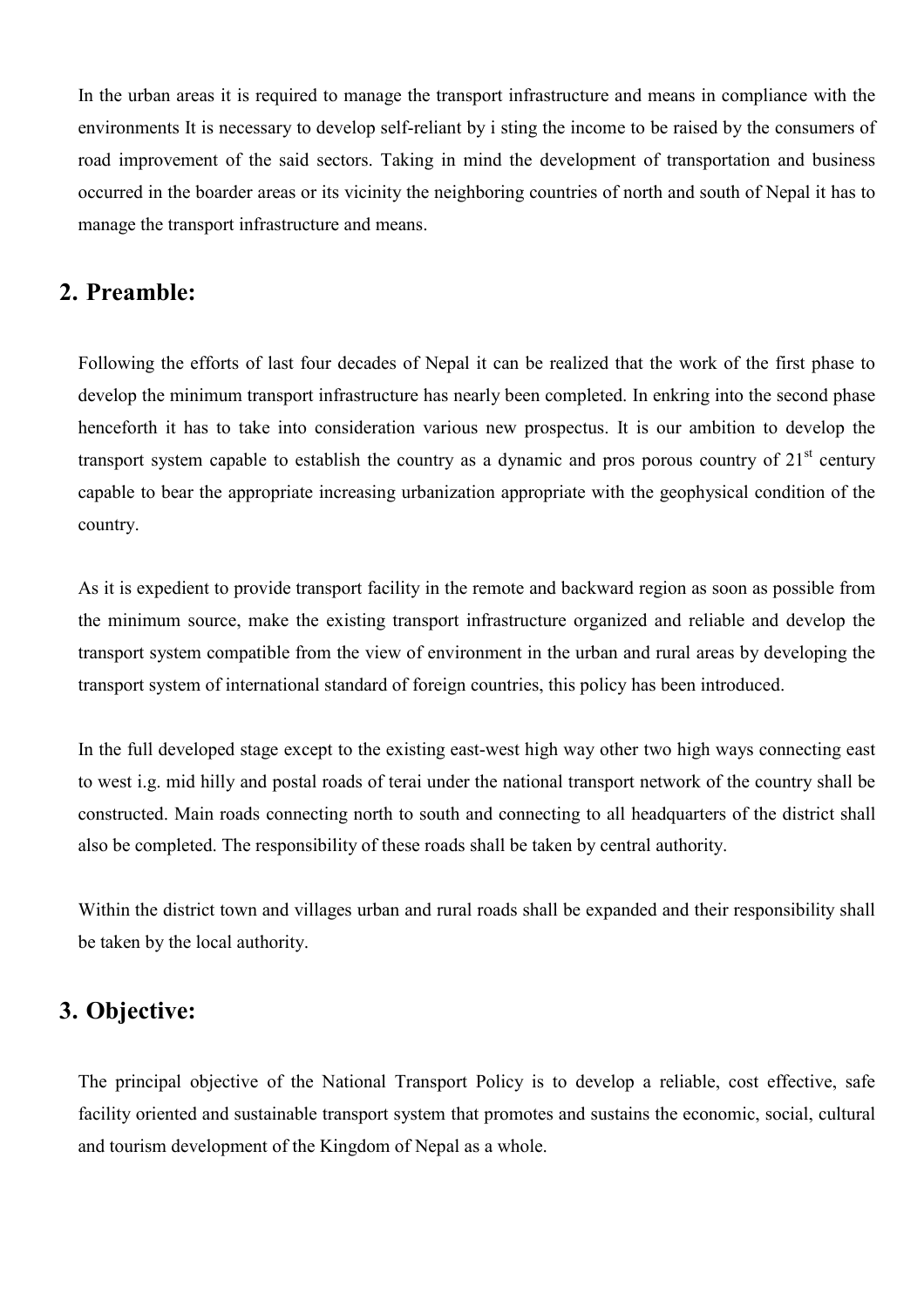# **4. Strategies:**

For the attainment of the above through and objectives the following strategies will be followed:

- (i) The Government shall clearly indicate the limit and scope of work to be done from the central level and take responsibility of transport structure to be constructed from the central level.
- (ii) Making the decentralized governance system more strengthened and by maximum utilizing the source and means of local level, the development and promotion of transport system shall be done from the local level itself.
- (iii) Maximum private Sector involvement will be encouraged in the expansion and preservation of the transport system.

## **5. Policy:**

The following policies shall be followed in order to attain the above mentioned objectives:

- 1. The construction and development of transport infrastructure in central and local level shall be done as per below:
	- a. The short term, medium term and long term master plan of the transport infrastructure to be constructed in central level shall be prepared and constructed accordingly.
	- b. The development of transport infrastructure in the local level shall be carried out in accordance with the master plan prepared therefor.
	- c. To develop the transport infrastructure of the urban area in accordance with the master plan prepared for the urban development. The central level shall perform the role of supporter in the work to be done from the local level.
	- d. To manage the organizational structure as to develop the capacity self-reliance for the arrangement of source of investment in the construction, repairing, maintenance and strengthening of the transport infrastructures and operate the same by providing required service.
- 2. High priority shall be given to completing the construction of roads connecting all 75 District Headquarters of the Country to the main road network.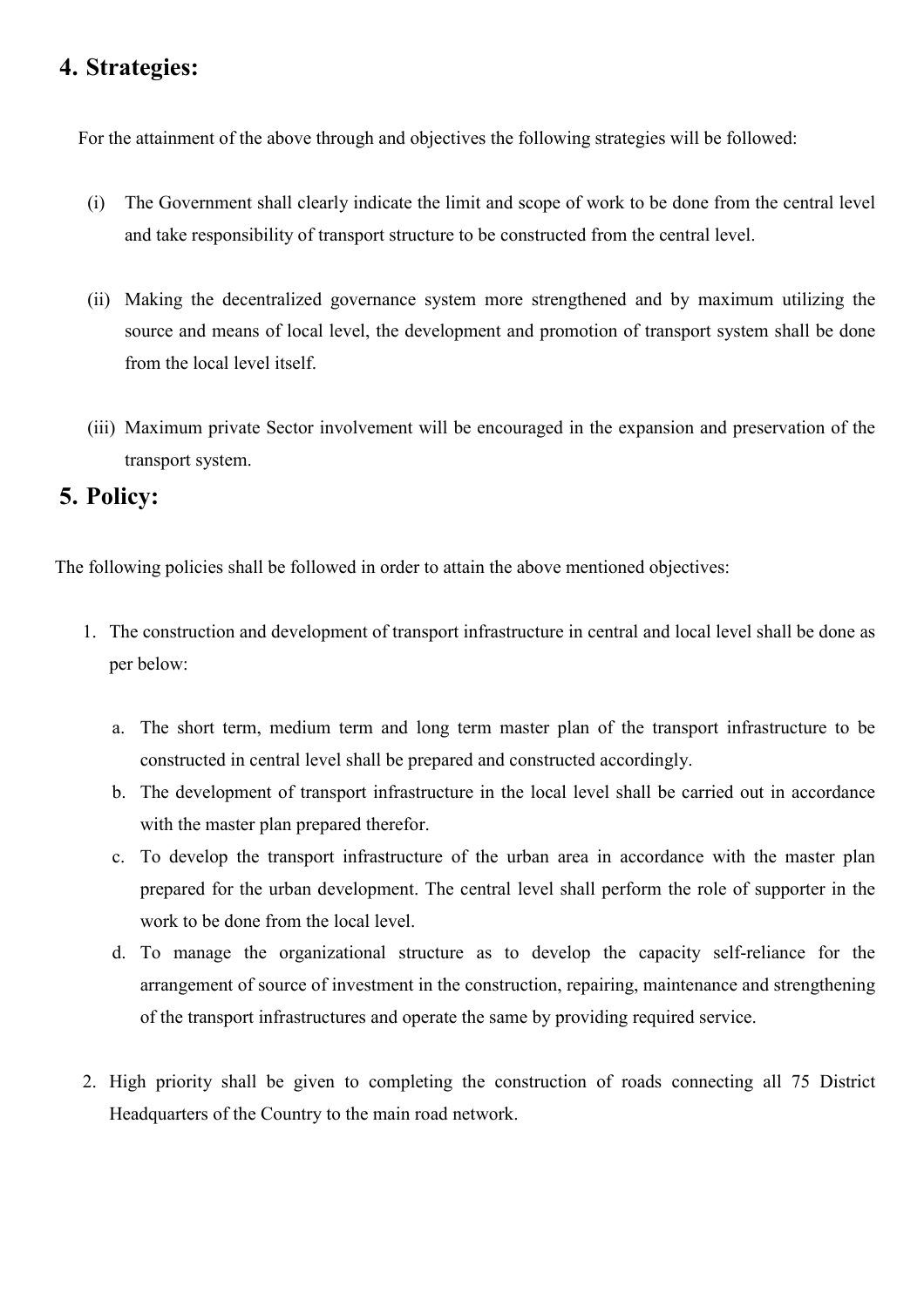- 3. Development of the East-West Mid-Hills Highway, shall take place progressively and in a planned and systematic manner by constructing and improving the component Feeder and District Roads in accordance with the relevant norms and standards for these roads.
- 4. Roads shall be constructed, to connect the northern border, from the hilly districts of Nepal from where the contact can be established easily with the markets- or central on the other side of Tibet, the Autonomous Region of China.
- 5. Special attention shall be given to the maintenance and repair of the existing transport infrastructure to ensure that appropriate service levels are sustained.
- 6. Except the central level transport infrastructure and strategic network, the local level transport infrastructure shall be constructed and maintained from the local level itself.
- 7. Priority shall be given to maintain 'and upgrade of transport infrastructure of the central level on the basis of traffic density and economic consideration.
- 8. The construction, improvement and management of the means of transport shall be done in harmony with the traffic X safety and environmental effect.
- 9. In order to conduct the transport service and facility in an effective mariner, the skill and working capacity of the concerned labour force shall be enhanced.
- 10. The utilization of means of transport to be conducted by the solar power and electricity shall be expanded through out the Kingdom.
- 11. Cross border, regional and sub-regional transport and transit facilities shall be further developed and expanded.
- 12. Special attention shall be given to improving 'the comfort, reliability, safety, frequency, availability and affordability of public transport and to reducing harmful emissions arising from public transport operations.
- 13. Efforts shall be made in making private sector involvement as more as possible, in the development and expansion of service of the transport infrastructure.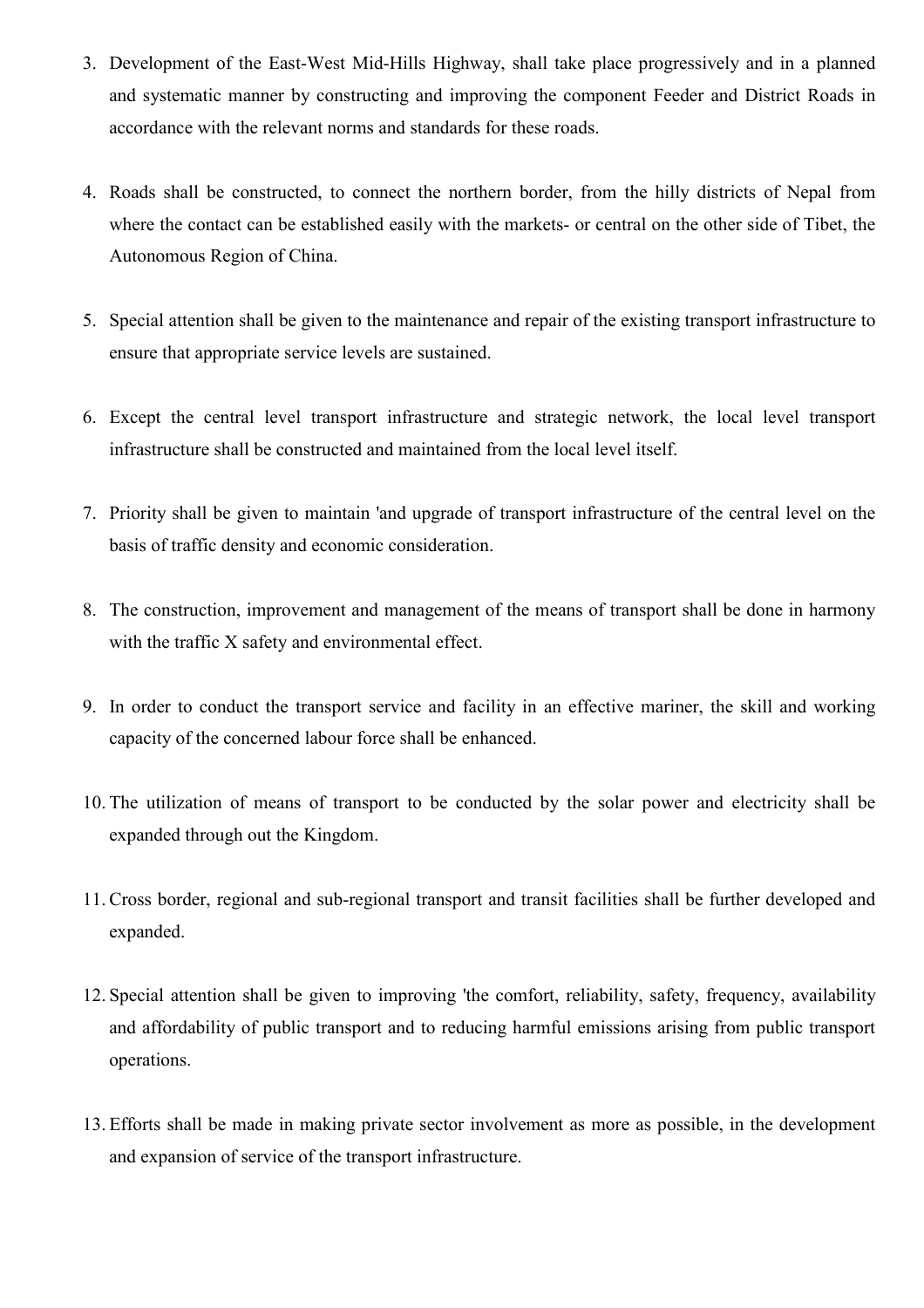- 14. The provision of a minimum level of transport infrastructure will be made in the remote areas for administrative and social development reasons even where the justification on purely economic grounds is negligible.
- 15. Foreign loans will not be utilized in the transport sector unless the results of an established economic feasibility study are shown to be positive.
- 16. To develop various mean of transportation and infrastructure in a coordinated manner.

# **6. Action Plans:**

## **6.1 Transport infrastructure:**

- In order to deliver an appropriate level of service from the existing transport infrastructure, necessary maintenance, repair and protection shall be implemented.
- A Mid-Hills East-West Highway will be gradually constructed and upgraded and far western mid-hills east-west Highway shall be developed.
- In the construction of sections of roads and bridges of the East-West Postal Roads (Hulaki Sadak) the local cooperation shall be obtained and it shall be developed gradually as a highway to connect east with west.
- A concept of interrogated short term and long term central transport network shall be developed in order to connect the appropriate transport network with urban and village areas where the transport facility is not available and implement the same.
- Where major projects such as for agriculture or hydro power development are to be implemented in areas with little or no transport infrastructure, the provision of basic transport infrastructure serving the locality shall be included in the project, and from part of the It economic cost/benefit Analysis for the project.
- In order to increase agriculture production of big valleys located in Terai and mid-hilly region, the road network shall be developed to provide an increase in the density of all weather roads.
- The rural level transport infrastructure shall be constructed, repaired/maintained and expanded from local level itself by maximum utilizing the existing transport infrastructure.
- The traffic density and movement shall be kept within a particular limit on the basis of carrying capacity and land utilization of every city in the urban area.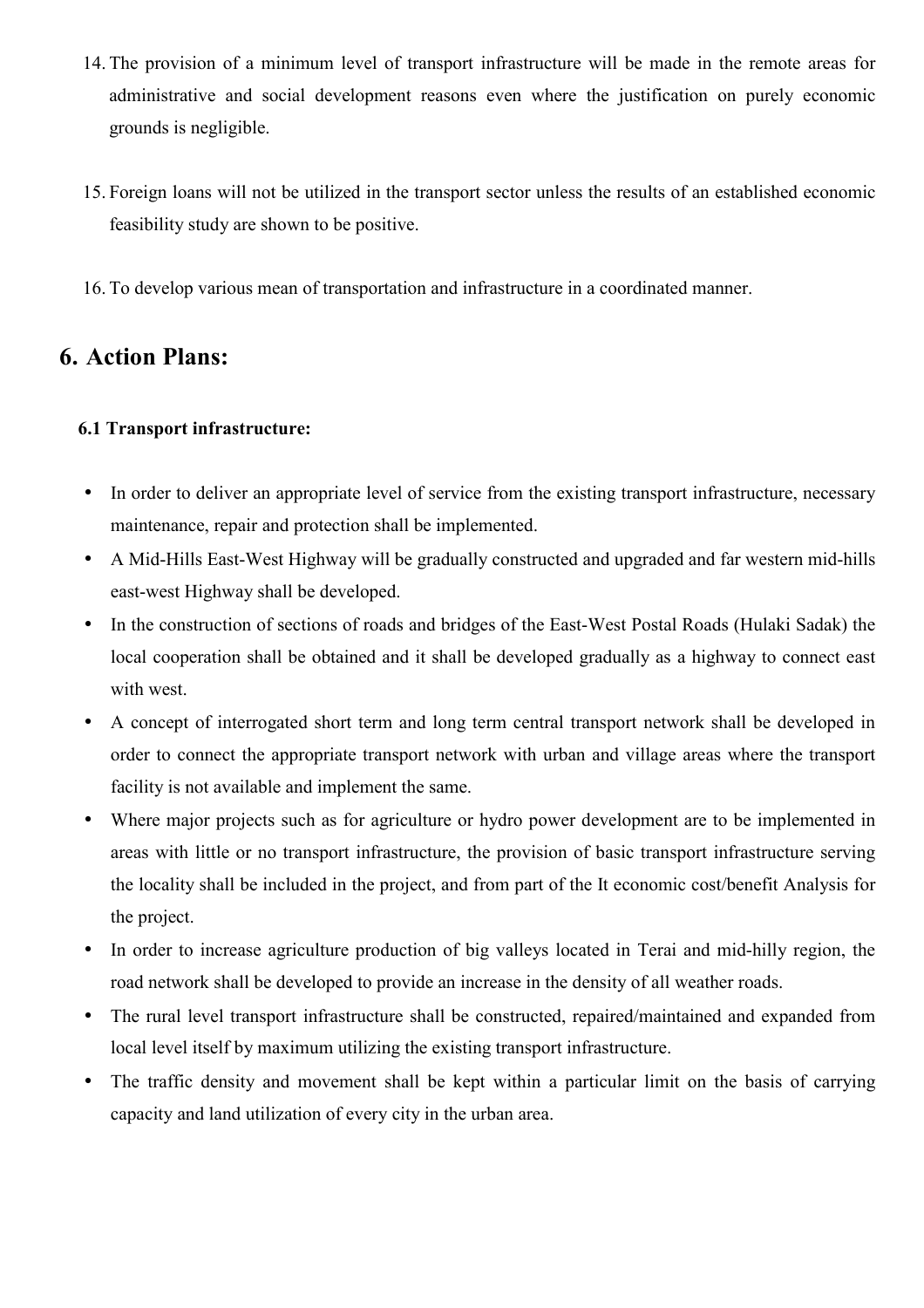- In constructing new roads in urban areas, public utility services like sewage, drinking water, telephone, electricity, shall be managed separately away from the road pavement to the possible extend. Cycle lane shall be managed separately.
- Private sector participation shall be encouraged in the construction of wire road, cable car and environment friendly green road as a short distance transport infrastructure related with pilgrimage and tourism destination.
- Construction of transport infrastructure and operation of transport shall not be carried out with the subsidy of His Majesty's Government.
- A comprehensive Transport Act, Rules covering road transport, tunnel, railways, waterways, rope ways, cable car, airport and multi-modal transport shall be enacted and implemented.
- A new international airport as an International Hub shall be constructed with the arrangement of precision landing, landing and take-off entirely within own airspace, constructing of a parallel main runway, if necessary. Such airport shall act in the development of tourism and promotion of international air cargo services (trade).

## **6.2 Motor Vehicles:**

- Operation permit to the means of transportation shall be given only on the competitive basis.
- To manage as fully to permit only light vehicles and mini-buses mini-trucks on the road of remote hilly regions.
- To operate the appropriate axle load system vehicles to reduce load on roads.
- To check and cause to check roadworthiness of a new vehicle after five year and thereafter in every two years.
- The import of the vehicles older than five years shall be restricted.
- To manage not to dispose old vehicles and useless things of vehicles like batteries and lubricants etc. other than the place and manner as specified.
- Means of transportation shall be reliable, comfortable, free of pollution, safe affordable, fit to nature and standard. To achieve this goal provisions for maintenance and route permission and standard shall be made and specified.
- It shall be managed that the vehicle should be used only on that purpose for which it is made.
- Multi-model containerized transport system shall be developed in foreign trade sector.

## **In the Urban Context:**

• To restrict motorized vehicles in prescribed core areas.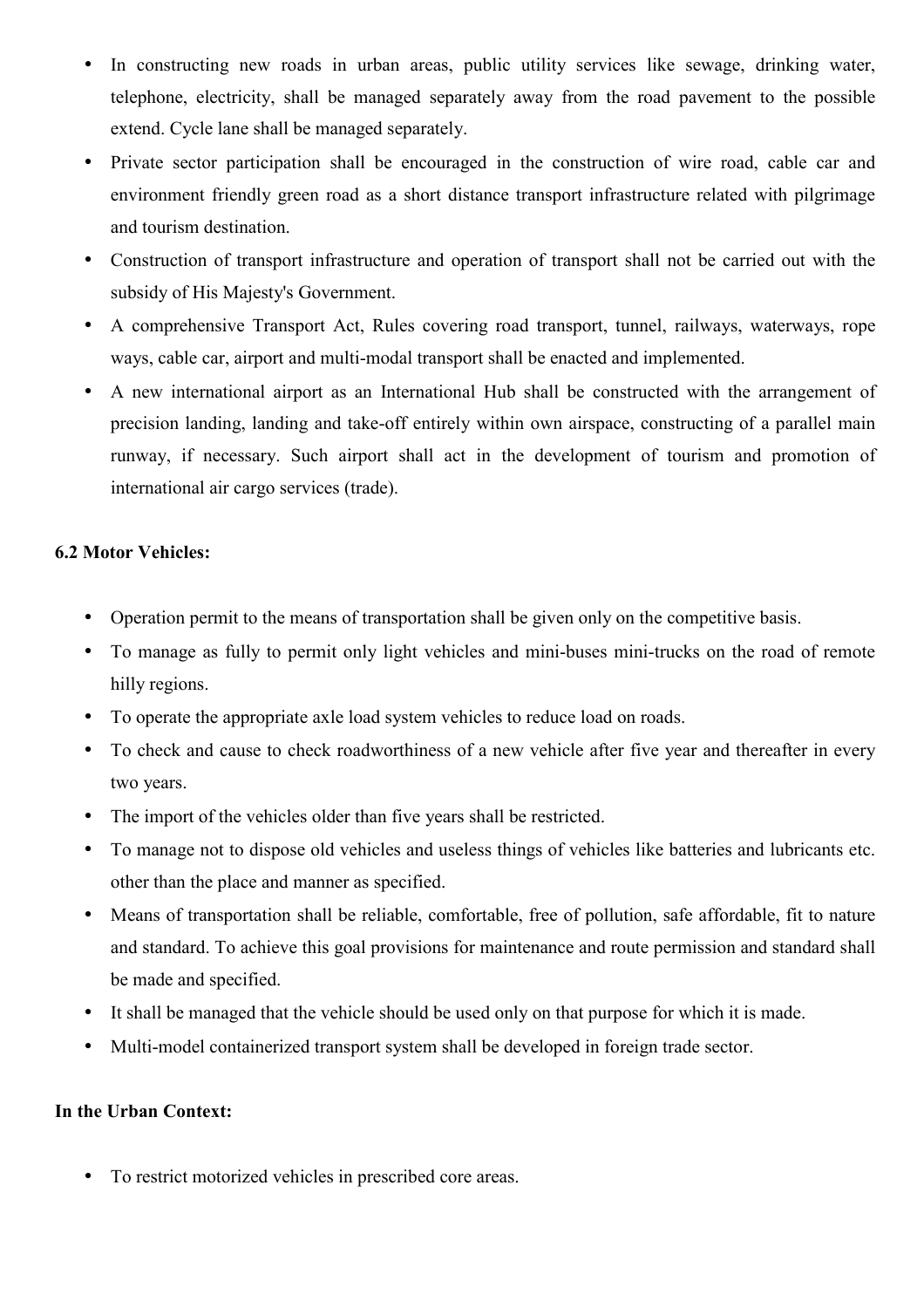- To operate bus, tram and other vehicles powered by gas, electricity and solar power.
- Not to allow more motor vehicles than the certain density. For this purpose, the means of controlling vehicle ownership and city parking fee shall be taken up.
- Arrangement shall. be made as to not allowing parking except in specified places.
- Sound and air polluting vehicles shall be restricted. To manage separate standard for the vehicles operating in the urban area.
- The infrastructure and services of transport shall be developed and expanded according to the long term planning of Kathmandu Valley.

## **6.3 Standard of service:**

- To maintain designed speed on the high-speed roads fast track and express way and in order not to allow speed breaking old and vehicles not having specified roadworthiness shall not be allowed to run.
- To construct access way, house and huts permanently or temporarily, encroach the road leading to construct in maintaining design speed on high ways shall not be allowed, shall be removed the same, if any.
- The limitation of speed shall be maintained from 20 to 40 Km/h on hilly and feeder roads.
- The limitation of speed shall be maintained 20 Km/h on rural hilly roads.
- Manage not to allow vehicles to carry goods and passengers beyond capacity.
- Manage to maintain speed limit according to road design.
- All modes of transport including air transport shall be given permission subject to providing high standard of service and safety to the passengers.
- Regular monitoring whether or not the means of transportation are operating according to specific standard shall be done and anyone violating the standard shall be severely punished.
- All transport services shall be considered as an essential service.
- To take legal action against any organization and individual that obstructs to provide an affordable and accessible transport service in competitive way.
- Manage to make fife,- insurance of passengers and insurance of vehicles compulsorily.
- Full security shall be provided to means of transportation.

## **6.4 Institutional Structure (Arrangements):**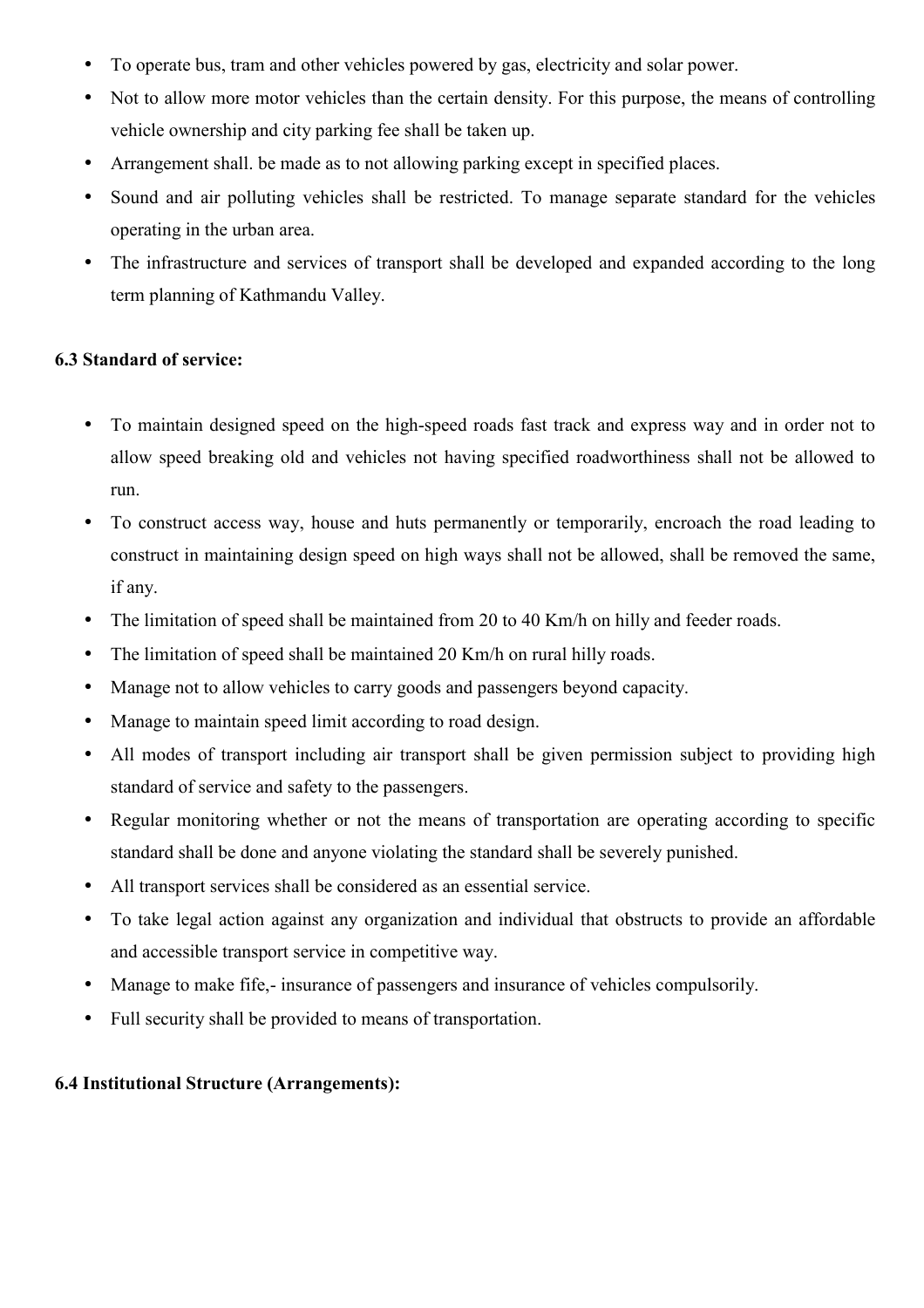- A Road Transport Authority, by merging the Department of Roads and Department of Transport Management, shall be established in order to make the road transportation and transport management self-governing and self-reliance.
- A National Transport Board is constructed subject to connecting all authorities relating to transport including civil aviation.
- The construction, operation and maintenance of agricultural road and low trafficked roads in use at District and village level shall be done or cause to be done under local development programs.
- If the project (road) operated by the local bodies gets feasible from the point view of traffic density, standard of service and self-reliance, such roads may be included into the central system and shall be included into the concerned authority gradually.
- Government subsidy and cross subsidy shall be stopped except to the project or condition prescribed by His Majesty's Government by clearly arranging the budget in the transport structure and service slatted with poverty alleviation and disaster relief service.
- To cancel public transport related government corporations, , failed to become self-reliant. By appropriately evaluating the investment and depreciation in the corporations concerned with the transport service under taken by the government, arrangement shall be made to operate them in a smooth manner with a management based in the commercial principle. To control the attitude of relying on the governmental subsidy.
- To develop the professional skills, standard, managerial ability, betters utilization of equipment and training and fair competition among constructors.
- The Government shall not give heavy machinery tools on hire in order to promote institutional development in the private sector. A necessary transitional arrangement shall be made in this regard.
- Arrangement shall be made to recover the loss and damage caused due to the wrong advice given by the person and advisory, institution of the private sector.
- By fully handing over all infrastructure of the local transport system to the local bodies within 3 years, to hand over the existing man-power and machine-tools, office including residential building temporarily or permanently to the concerned body.

## **6.5 Involvement of Private Sector:**

• To attract and encourage foreign and native private sector to construct/build airports, roads, waterways and rope ways like transport structure through the process of Build Operate and Transfer (BOT), Operate and Transfer (OT) and Build, own, operate and Transfer (BOOT). In inviting investment of the private sector in such way, facilities shall be provided as to increase employment, economic activities in the affected area of the contransport structure as will as project. To make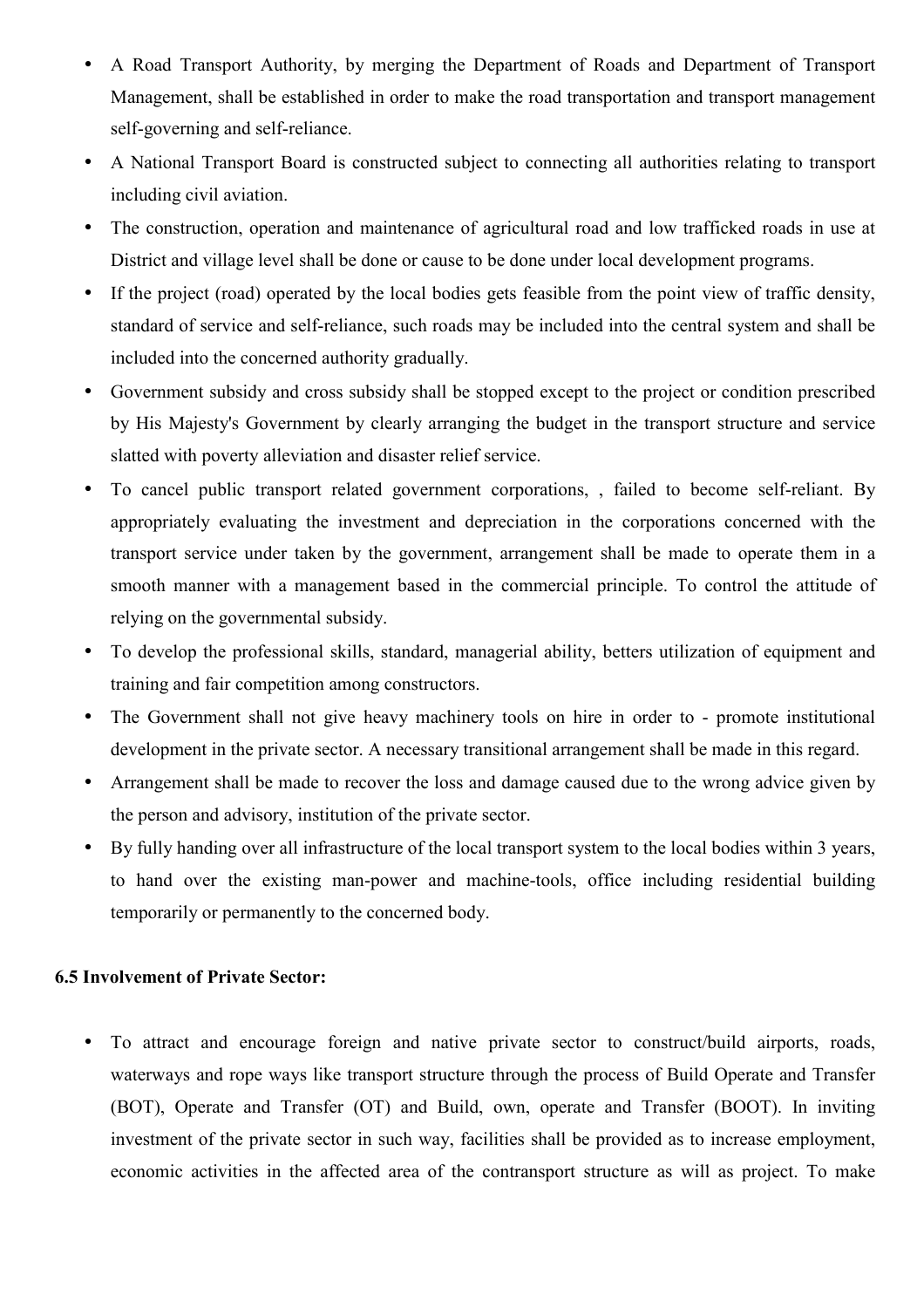government procedure more transparent, short, simple and attractive. To implement Public Infrastructure construction and Hand over Policy, 1057 (19..) in totality.

### **6.5.1 Foreign Currency:**

The private sector shall be encouraged to invest in the transport infrastructure by providing currency exchange facilities with harmonizing income and expenditure of the foreign currency positively.

#### **6.5.2 Customs Duty Tax and Royalties:**

To promote private sector involvement in the construction maintenance and rehabilitation of transport infrastructure and to encourage non polluting vehicles exemption on custom duty and tax on related construction materials, machinery, equipment and vehicles for limited period shall be given.

## **6.6 Land Acquisition:**

Given attention to the long term development process of the country in time, and with the view to open the way for future, appropriate land for the possible express day, fast track road, by-pass, electric railway and dedicated utility lanes, in urban areas, new international airport, shall be identified and separated in time and shall be acquired in advance.

## **7. Sector Transport Policy:**

## **7.1 Road Transport:**

## **7. 1.1 Classification:**

Under national transport system the road transport shall be developed as a network system in organized, maintained and long-lasting way. To obtain these goals from the administrative point of view, roads shall be classified as follows:

- (i) Central Road System:
	- 1. National Highways.
	- 2. Feeder Roads.
	- 3. Roads having a specific objective.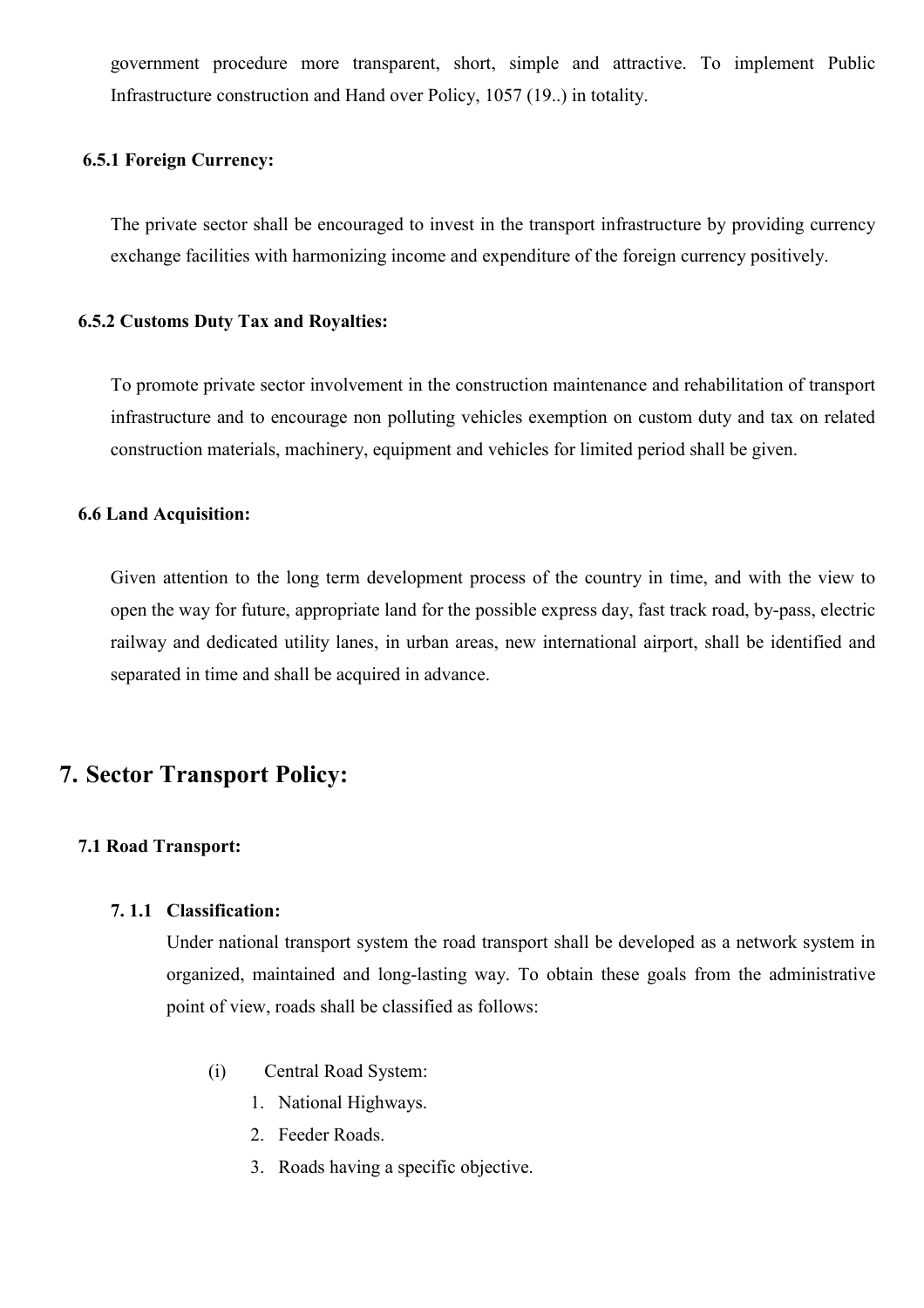- (ii) Local Road System:
	- 1. District Roads.
	- 2. Village-Roads.
	- 3. Agricultural Roads-.
	- 4. Main Trails/Mule Tracks.
	- 5. Village Trails/Mule Tracks.
- (iii) Urban Road System:
	- 1. Roads inside Municipalities.
	- 2. Roads inside Town Development Board.

## **7.1.2 Central Road System:**

National highways and feeder roads (Strategic road network): road having highly dense daily traffic, roads connected with the possibility and investment of project as electricity, tourism, industry, roads concerning with important vehicle in urban area and the roads necessary to be built by central level as: road in side district or feeder roads connecting district headquarters and important roads connecting more than one districts- shall be classified as central Road System. The classification and name of any particular road shall be prescribed from time to time by His Majesty's Government through a notice published in the Nepal Gazette such roads shall be operated by the central bodies.

The roads under central road system shall be evaluated in every three years regularly. All roads those are not included in the central road system shall be classified under local road system.

## **7.1.3 Local Road System:**

Roads those are not the parts of the central road system and where project formulation, construction, maintenance and repair have to be done by local institution shall be classified as the local road system. Under the local road system road within district, road within village, main trails, mule track, and village trails and tracks shall be operated. Roads connecting one or more main development center or connecting VDC's directly to the headquarters of the same district or other district or through important road system shall be classified as district road. The road connecting main agricultural production centers within a district shall be classified as 'Agricultural Road'.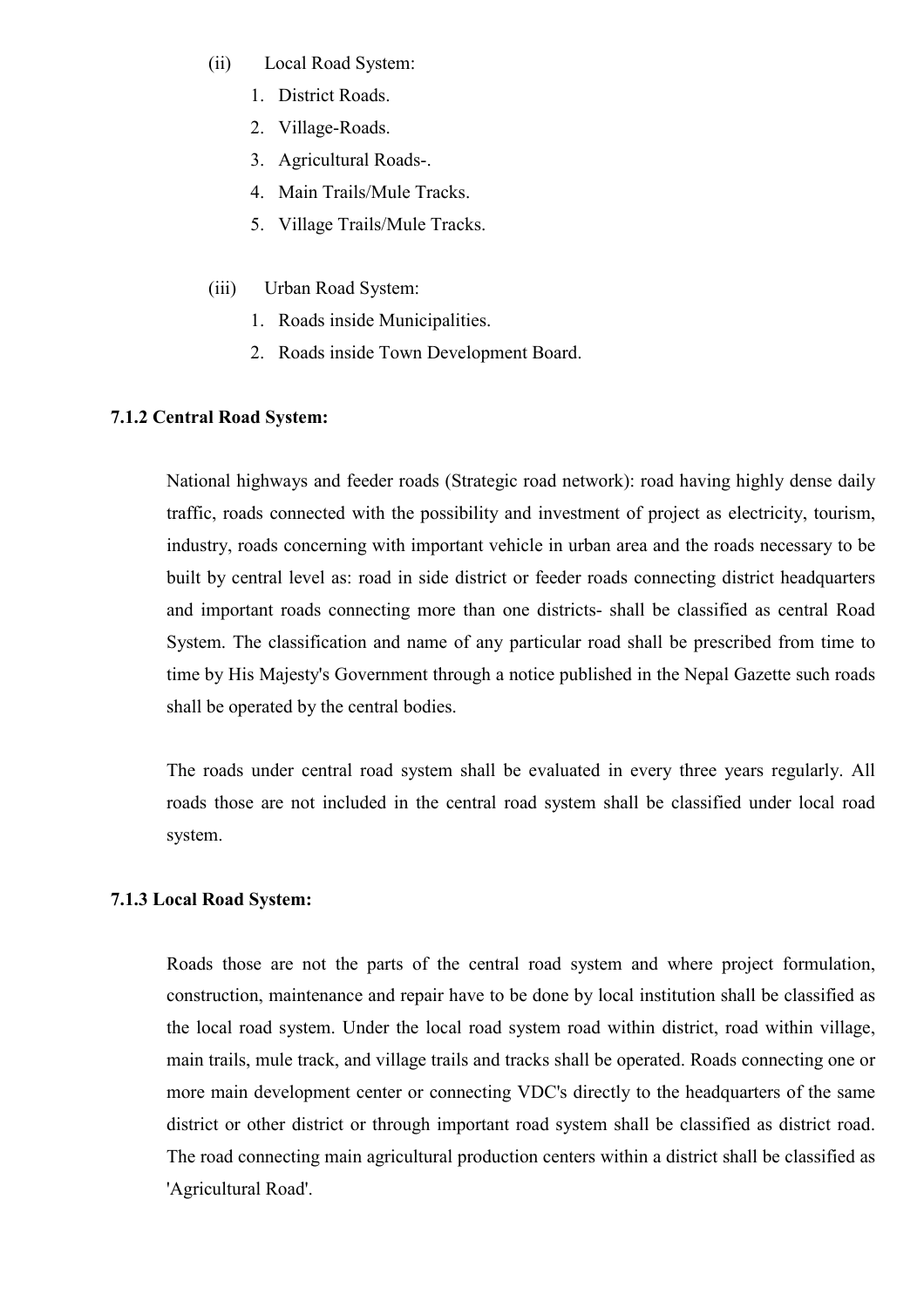Roads under local road system shall be constructed, maintained and repaired by the local authorities under the plan formulated themselves. The help for the work as: formulation of plan, coordination on foreign resource management, technical cooperation or coordination with central level, to local authority shall be provided by the Ministry of Local Development or the Department of Local Infrastructure Development and Agricultural Road.

### **7.1.4 Urban Road:**

Roads within a Municipality, excluding those under central road system, are under urban road system. The construction maintenance and repairing of these roads shall be done by the Municipality. Those works shall be conducted by peoples' participation. More over the construction and operation of permanent parking places including pavement within urban area shall be the responsibility of the respective municipalities. The constructions, maintenance, repair and operation of bus terminals shall be under the working scope of municipality. Identification, conservation of green belt in the urban area shall be the responsibility of the municipality itself. These works shall have to be done by the municipality in coordination with various authorities of His Majesty's Government.

## **7.1.5 Transportation Expenditure and Issue Relating Maintenance:**

By evaluating the environmental effect, minimizing side effect, the work of design, construction and maintenance of road shall be managed.

In constructing roads in the hilly region, construction shall be done by indicating the standard and measurement of road, putting contraction expenses and estimated expenses after the construction on the basis of fiscal analysis of 10 years period generally (while constructing the road) taking in view the possible direct effect which may be occurred in the investment due to the minimum pressure condition of vehicle, growing tendency of emigration and environmental risk.

• To construct, improve, maintain and rehabilitate the important road system an autonomous and self contained organization shall be established.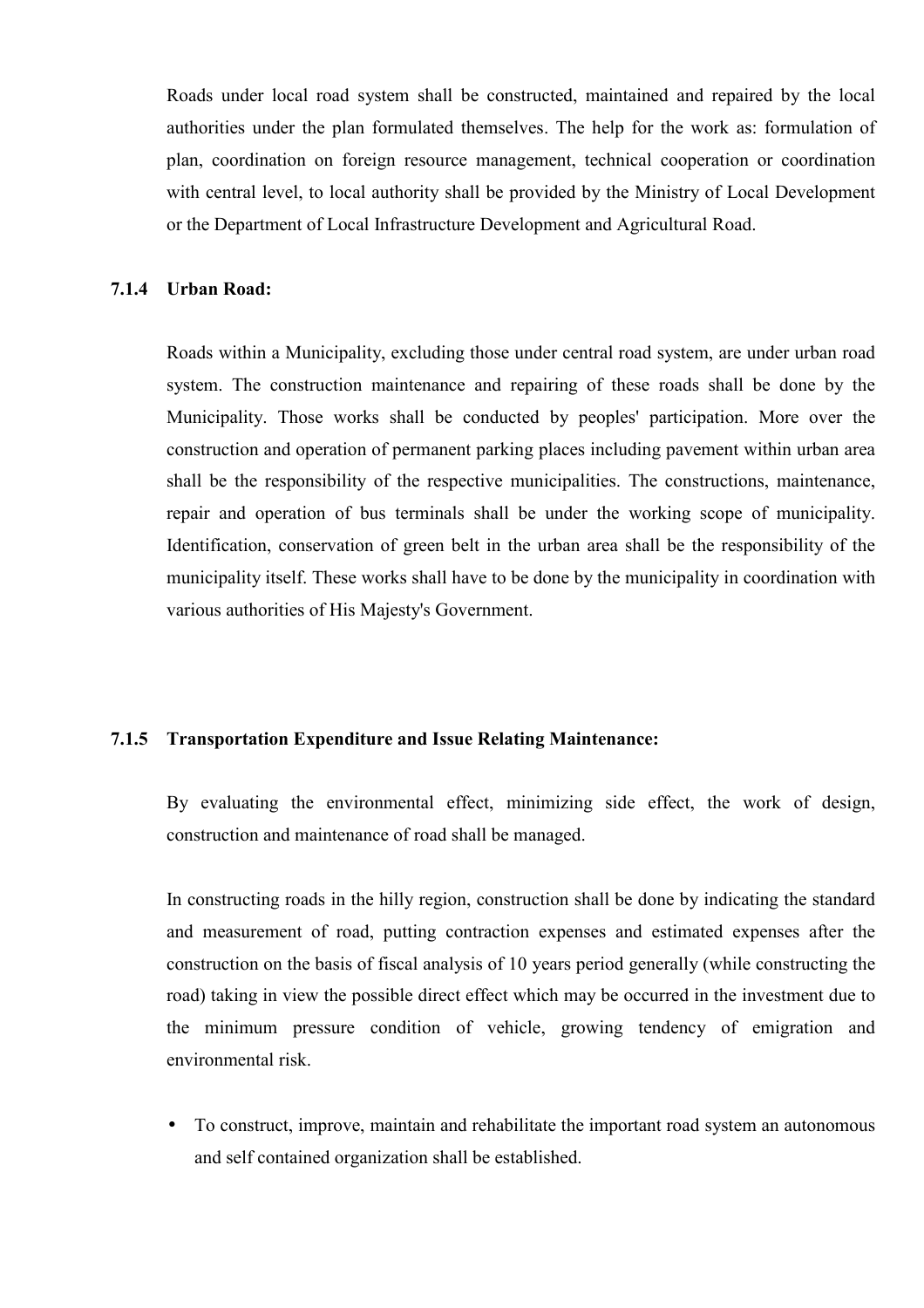- The priority for improvement and reconstruction of road shall be based on the daily traffic volume possible economic benefit.
- Road maintenance activities shall be conducted classifying the activities as general maintenance (regular and recurrent), periodic maintenance, emergency maintenance and preventative maintenance.
- General maintenance activities and periodic .maintenance activities shall be programmed and undertaken using a cyclic approach. Generally, periodic maintenance shall be done for black topped and graveled roads on every 6 years.
- With an objective to minimize the total transport expenditure within the specified life cycle, a service fee, on the basis of minimum service standard to be received y the consumer, shall be prescribed by increasing its effectiveness and the maintenance work of the road shall be done by - the amount so raised and institutional- development. of maintenance shall be done.
- The policy of cost effectiveness and regularity on road maintenance work shall be followed.
- Attention shall be given to make rigid pavement on the main roads.

## **7.2 Air Transport:**

- Identifying the sectors where the road transport service can not be provided immediately, to expand the facility of transport emphasis shall be given to operate air transport.
- While expanding transportation in remote areas a comparative study shall be made between air transport and other transport and air transport shall expanded on such basis.
- While expanding air services in the particular area, where it is not feasible from the business point of view but is necessary to expand the transport, His Majesty's Government may permit operation under the subsidy system, if it thinks necessary. The period of such subsidy system shall be indicated at its initial.
- Policies relating to air transport shall be considered as part of the National Transport Policy itself.
- A new international airport shall be constructed at a location that can be developed as an international hub.

## **7.3 Water Transport:**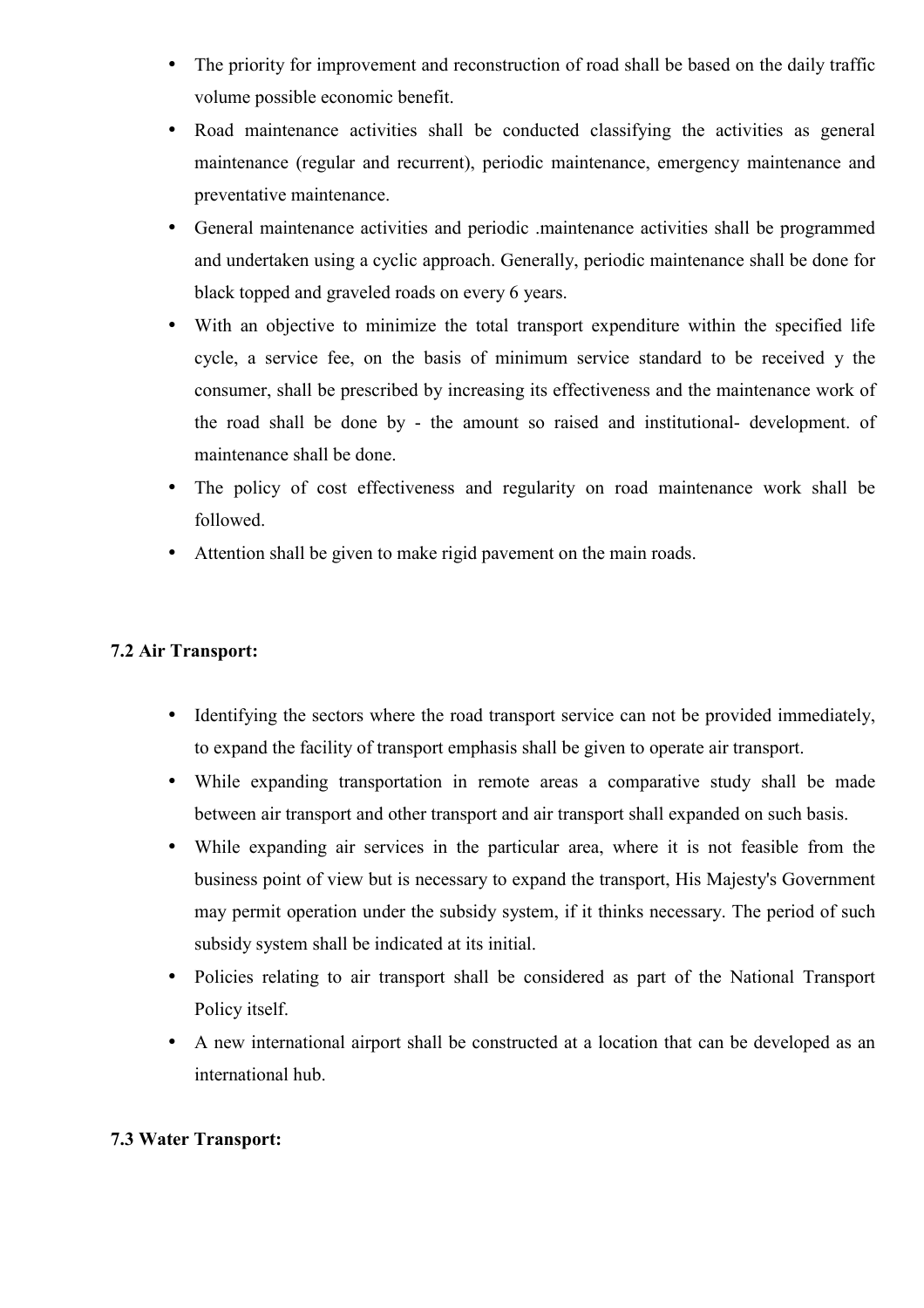- For those remote areas where road -transport is difficult internal water transport system shall be developed by identifying the feasible areas integrating nearest road system.
- Necessary legal provisions shall also be made for the development of internal water transport infrastructure.
- Identifying the feasible areas for developing water transport, priority shall be given to develop in coordination with private sector.
- For the development and operation of waterways, His Majesty's Government shall arrange to operate the waterways according to the Act, Rules and Directives by prescribing the measurement taking in view the expansion and security of the same.
- To connect feasible internal water transport infrastructure with the water transport system of neighboring country shall be developed with necessary coordination.
- Coordination shall be made with the Ministry of Water Resources and the Water and Energy -Commission for study, investigation and data bank about water transport.

## **7.4 Rail Transport:**

- Identifying the feasible areas according to the demand for operating rail transport, a long term planning shall be drafted to develop it coordinating within national transport system.
- Rail transport shall be developed in immediate possible or will be possible sectors with the participation of private sector on the basis of comparative benefits with road transport.
- The private sector shall be encouraged to develop and institutional operation of the railway transport.
- Construction of existing rail services shall be expanded and developed in coordination with the Indian rail way service.
- Taking in mind the reasonable utilization of hydropower production electrical rail service shall be developed.

## **7.5 Cable Car:**

• Private sector shall be encouraged to construct and operate cable car at the places which can play vital role because of tourism and other economic activities, where road transport facility is not available and necessity of alternate transport system has also been felt.